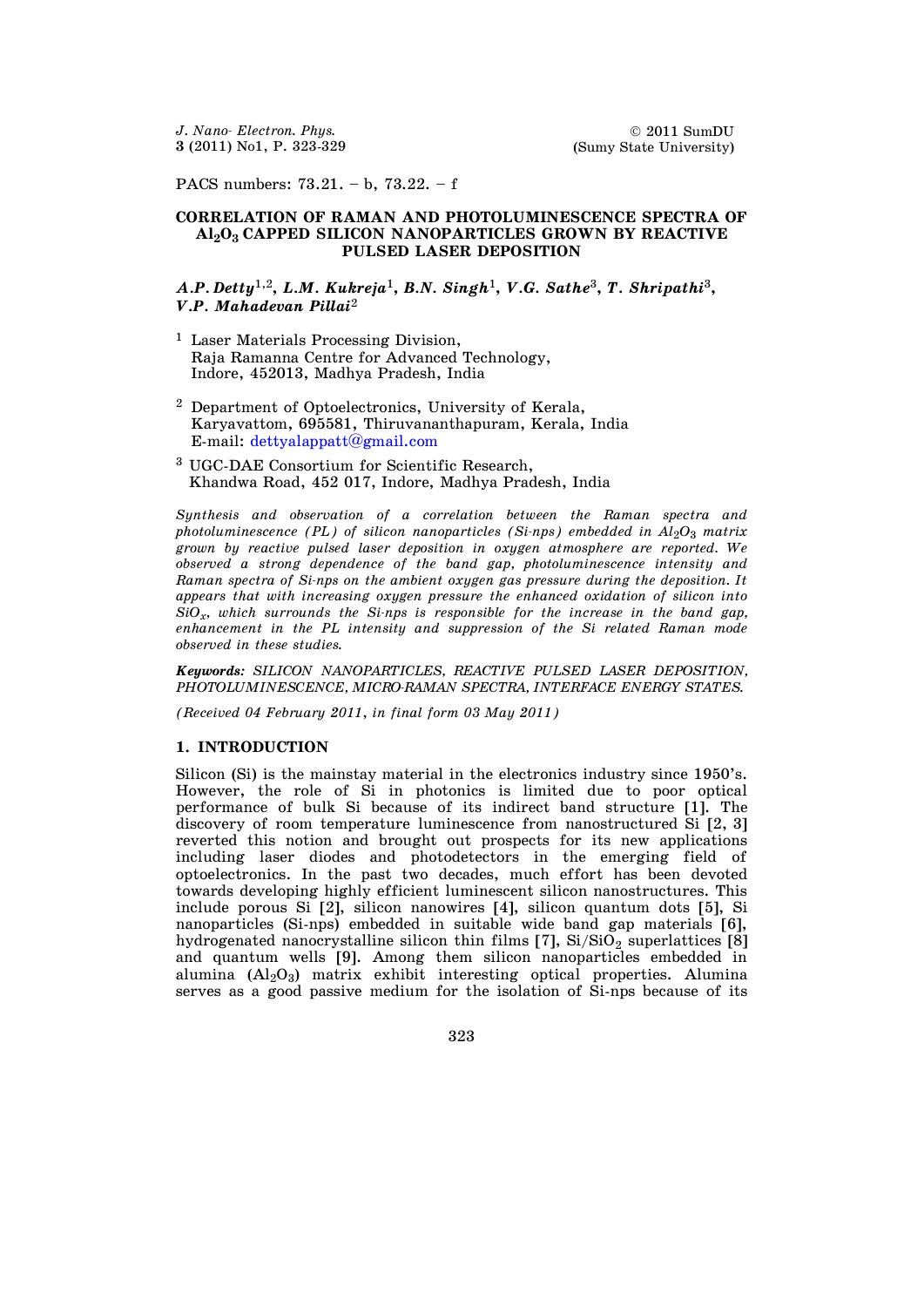excellent insulating, dielectric and thermal properties. Moreover, its high band gap of about 9.9 eV (in the form of sapphire) allows one to probe the optical properties of the embedded Si-nps even in the ultra violet (UV) region without any interference from the intervening medium [10].

 Among the available deposition methods, pulsed laser deposition (PLD) is a suitable technique to grow Si-nps with desired particle size and size distribution in multilayer fashion with proper capping and considerable number density of the nanoparticles [11]. Moreover, PLD is a simple and versatile technique for growing stoichiometric, high-quality nanoparticles in inert and reactive ambient gases [12, 13]. Since oxygen is highly reactive, its use in ablation process of a Si target provides good control over the degree of oxidation and hence on the nanoparticles' size, by varying ambient pressure [14]. Fang et al. reported the synthesis of photoluminescent silicon nanocrystals using reactive PLD in oxygen atmosphere [6]. Uchida et al*.* prepared luminescent nanocrystalline silicon embedded in  $\overline{SiO}_2$  and Al-doped  $\rm SiO_2$  matrix in  $\rm O_2$  gas using laser ablation method [15]. The dependence of PL intensity on the ambient pressure of oxygen on PLD grown nanocrystalline silicon was reported by Riabinina et al. [16]. Recently, we reported photoemission in the UV region from Si-nps embedded in  $Al_2O_3$  matrix grown by PLD [17]. We report in this paper, to the best of our knowledge, for the first time a correlation between Raman and photoluminescence spectral features of  $\text{Al}_2\text{O}_3$  capped multilayer ensembles of Si-nps grown by reactive PLD.

### **2. EXPERIMENTAL METHODS**

## **2.1 Growth of multilayer ensembles of alumina capped Si-nps using reactive PLD**

The third harmonic from a Quantel make Q-switched Nd:YAG laser (355 nm, 6 ns and 10 Hz) with a fluence of about 1.6 J/cm<sup>2</sup> was used to ablate the targets kept in a vacuum chamber. Initially, the chamber was evacuated down to a base pressure of  $\sim 5 \times 10^{-6}$  mbar using a turbo molecular pump. During deposition high purity oxygen gas at constant pressure was admitted into the chamber through a control valve. The multi target assembly consisted of single crystalline silicon wafer  $(1 \times 1 \text{ cm}^2)$  and sintered alumina pellet. High purity  $Al_2O_3$  powder was compacted and sintered at 1400 °C for 2 h, to make  $Al_2O_3$  pellet of diameter of  $\sim$  2 cm. The depositions of Si-nps were carried out on properly cleaned single crystalline sapphire substrates at a temperature of  $\sim 600$  °C. The substrates were fixed at a distance of 5 cm from the targets. To ensure uniform ablation, the targets were rotated continuously during the deposition.

 Initially, a base layer of alumina was deposited for 120 s on the sapphire substrates. Following those 20-layer structures of Si-nps and alumina capping layer were grown by the alternate ablation of the respective targets. In all the samples, the Si-nps and the capping layers were ablated for 60 and 120 s respectively. In this experiment isolated Si-nps were grown in high vacuum and in different partial pressures of ambient oxygen:  $p(0<sub>2</sub>)$  varying from  $5 \times 10^{-4}$  to 1 mbar.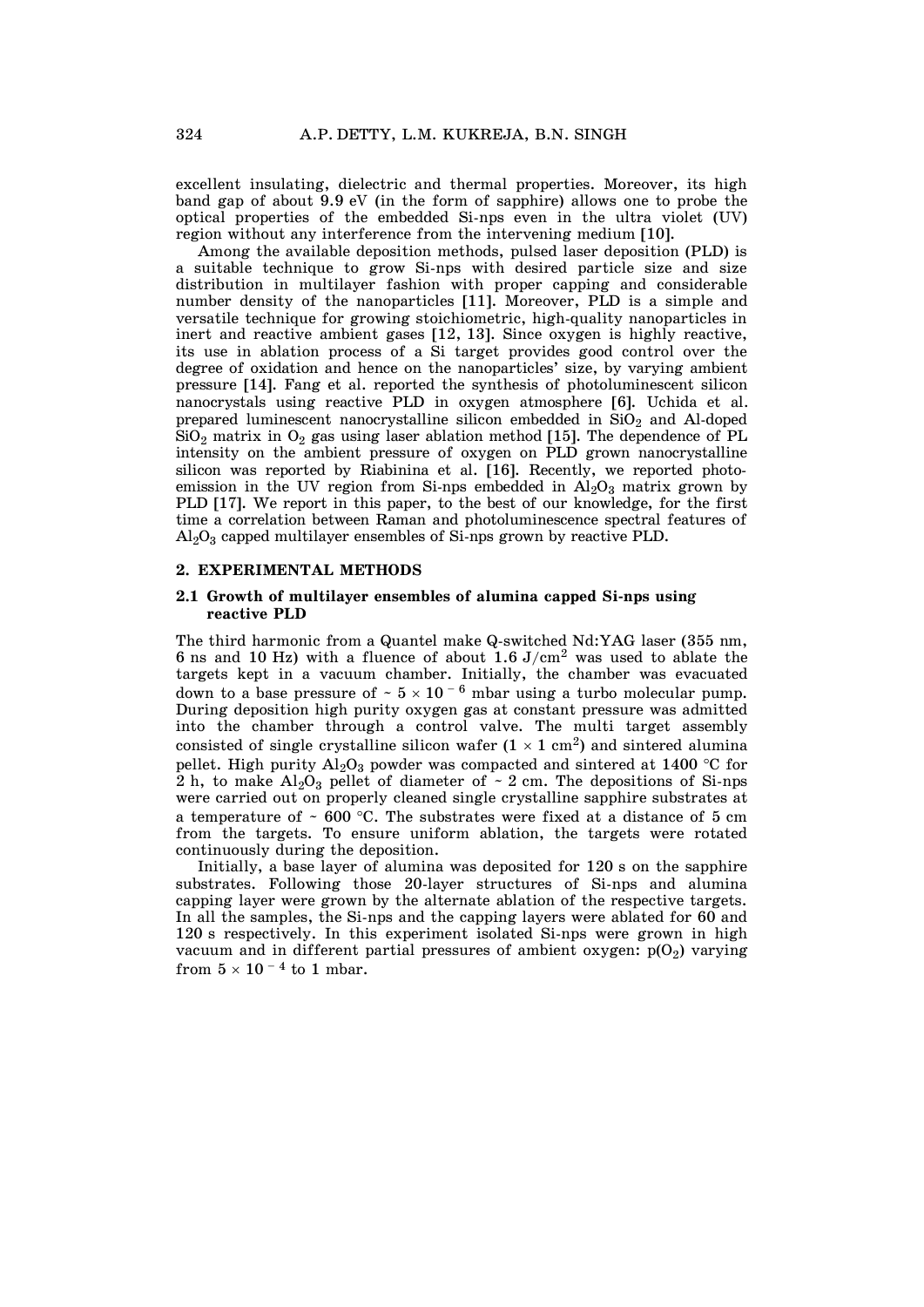### **2.2 Characterization studies**

The optical transmission spectra of Si-nps were recorded at room temperature (RT) using a UV-VIS spectrophotometer (Varian Cary 50) within the spectral range of 200-1000 nm. Labram-HR 800 spectrometer equipped with a Peltier cooled charge coupled device (CCD) detector was used to record the micro-Raman spectra of Si-nps in a back scattering geometry. The samples kept at RT were excited with the 488 nm line of an argon ion laser at 10 mW power. Spectra were acquired within an integration time of 120 s. A high-resolution 1800 grooves/mm grating was used for the Raman measurements, giving the spectral resolution of  $\sim 1$  cm<sup>-1</sup>. The photoluminescence studies were carried out using a CW He-Cd laser operating at 325 nm and 20 mW as an excitation source. During measurements the samples were kept at 16 K using a liquid He cooled cryostat. Although PL from these multilayer ensembles of Si-nps could also be observed at room temperature but the intensity was low and the spectral features were not well resolved. The temperature dependent PL spectral features from PLD grown Sinps have been reported earlier by us elsewhere [17]. The valance states of Si in the nanoparticles were studied using X-ray photo-electron spectroscopy. This study revealed the degree of oxidation of the Si in the samples grown at different oxygen pressures in the reactive PLD.

# **3. RESULTS AND DISCUSSION**

Figure 1a shows the transmission spectra of alumina capped multilayer ensembles of Si-nps grown in high vacuum and different partial pressures of oxygen. These spectra were acquired with reference to a thin film of  $A1_2O_3$ deposited for 42 min keeping the other growth parameters as described in section 2.1. This was to subtract the possible spectral effects of the capping layers on the optical transmittance of Si-nps. All the samples grown in ambient oxygen are highly transparent in the visible region with average transmission ranging from 79 to 82 %, whereas the sample grown in vacuum showed lower transmission (average transmission  $\sim 53$  %). In reactive depositions at high oxygen partial pressures, the amount of material deposited will be less due to increased collisions of plume constituents with gas molecules and scattering of ablated species [12]. In particular, at very high pressures of background gas, significant collision resistance to the plume causes a significant reduction in the deposition rate [18]. Due to this, the multilayer ensemble of Si-nps grown in high oxygen pressures may render less effective optical thickness to the incident radiation compared to those grown in vacuum. This in turn may lead to a decrease in optical absorption of these Si-nps. Significant increase in optical transmittance with ambient oxygen pressure can also be attributed to the higher degree of oxidation of Si-nps. Similar results were reported by Sullivan et al. in air annealed amorphous  $Si/SiO<sub>2</sub>$  superlattices grown by magnetron sputtering [19].

 The dependence of optical band gap of as-grown Si-nps estimated from these absorption spectra using the standard tangent method on the partial pressure of oxygen is shown in Figure 1b. As can be seen in this figure, the band gap energy of Si-nps increases with an increase in background oxygen pressure up to  $5 \times 10^{-2}$  mbar. At pressures beyond  $5 \times 10^{-2}$  mbar, the band gap seems to have large fluctuations. Nevertheless, in all samples the absorption threshold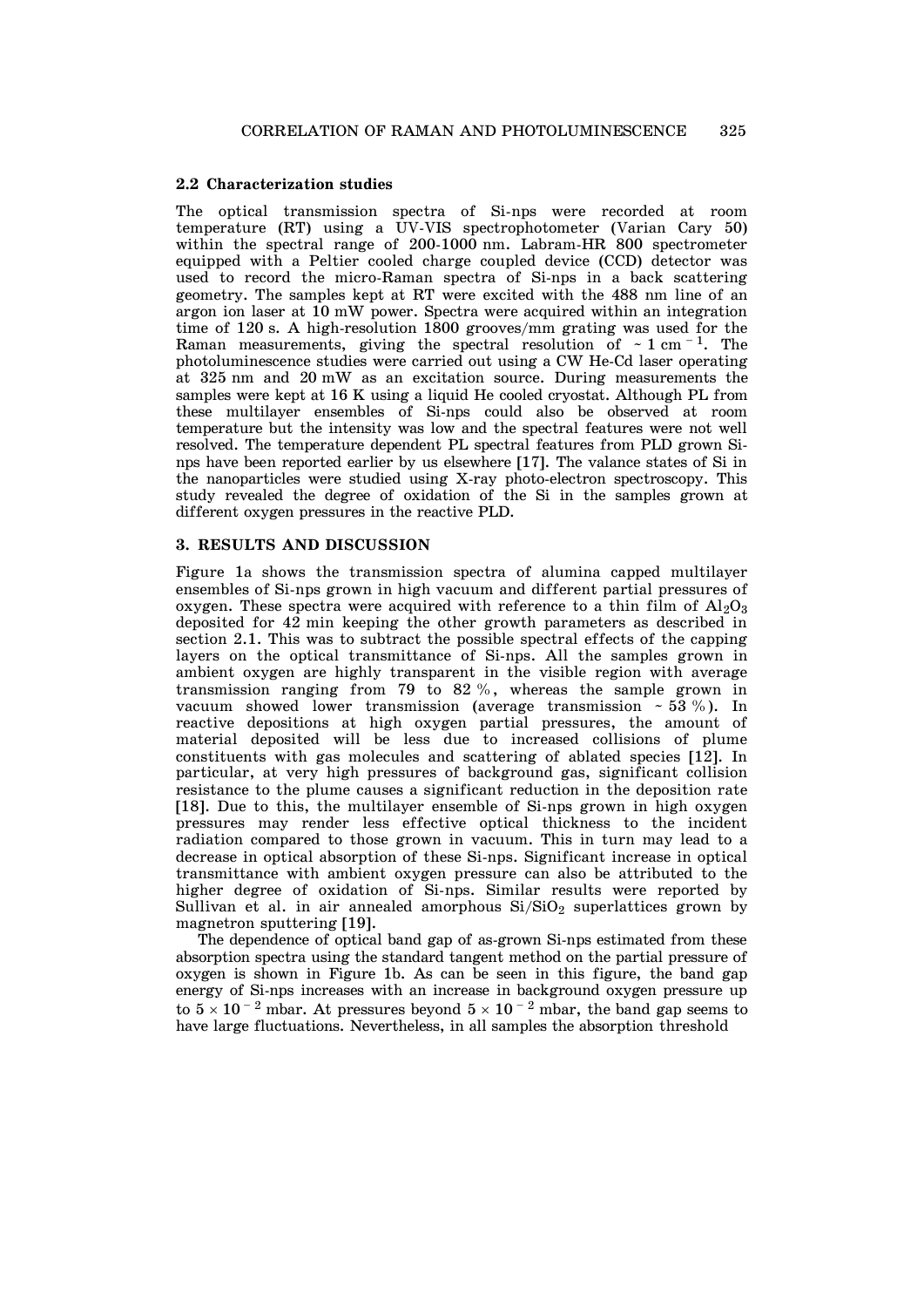

*Fig. 1 – Room temperature transmission spectra of the PLD grown multilayer ensembles of Si-nps (a) and variation of the band gap with partial pressure of oxygen; dashed line is a visual fit (b)* 

of Si-nps is well above the bulk Si band gap  $($   $\sim$  1.17 eV) and shifts to shorter wavelengths with increasing oxygen pressure during the PLD. At higher oxygen pressures, the plume species reaching the substrate are expected to have much reduced velocities due to the collision resistance effects of the background gas [18]. Thus, only comparatively smaller sized particles may gain enough momentum to diffuse through the ambient to reach the substrate. Hence a decrease in the particles size of Si-nps is expected with an increase in partial pressure of oxygen. Thus the observed blue shift in the optical band edge with oxygen pressure may be due to the widening of indirect band gap of Si-nps as a result of quantum confinement effect [20]. Another possible mechanism for the observed blue shift of optical band gap may be the formation of  $\text{Si/SiO}_x$  composites due the oxidation of the ablated Si species within the plume. At higher oxygen pressures, saturation of dangling bonds might produce thicker oxide shell over the Si-nps core. Optical transitions may occur within the much wider oxide band gap.

 Figure 2 depicts the evolution of micro-Raman spectra of Si-nps with ambient oxygen pressure. It is well known that Raman scattering is highly sensitive to the chemical nature of the material, crystalline quality and size of the nanoparticles. The broad band centered at  $\sim 480$  cm<sup>-1</sup> is a characteristic of the transverse optical (TO) mode of Si-nps, which arises due to an enhanced disorder in the Si–Si network [21, 22]. This peak is prominent in the high vacuum grown sample and the peak intensity is found to be dependent on the background oxygen pressure. The peak almost vanished in samples grown at higher oxygen pressures. This is an indication of complete oxidation of Si-nps at higher pressures of background oxygen [23]. A weak shoulder  $\sim 308$  cm<sup>-1</sup> observed in high vacuum grown sample is also ascribed to the combination of the disorder induced LA and LO modes of amorphous Si–Si bond [24]. The sharp peaks observed at  $\sim$  377, 418, 430, 448, 576 and 751 cm<sup>-1</sup> are assigned to various optical and acoustic modes of  $Al_2O_3$  capping layer [25].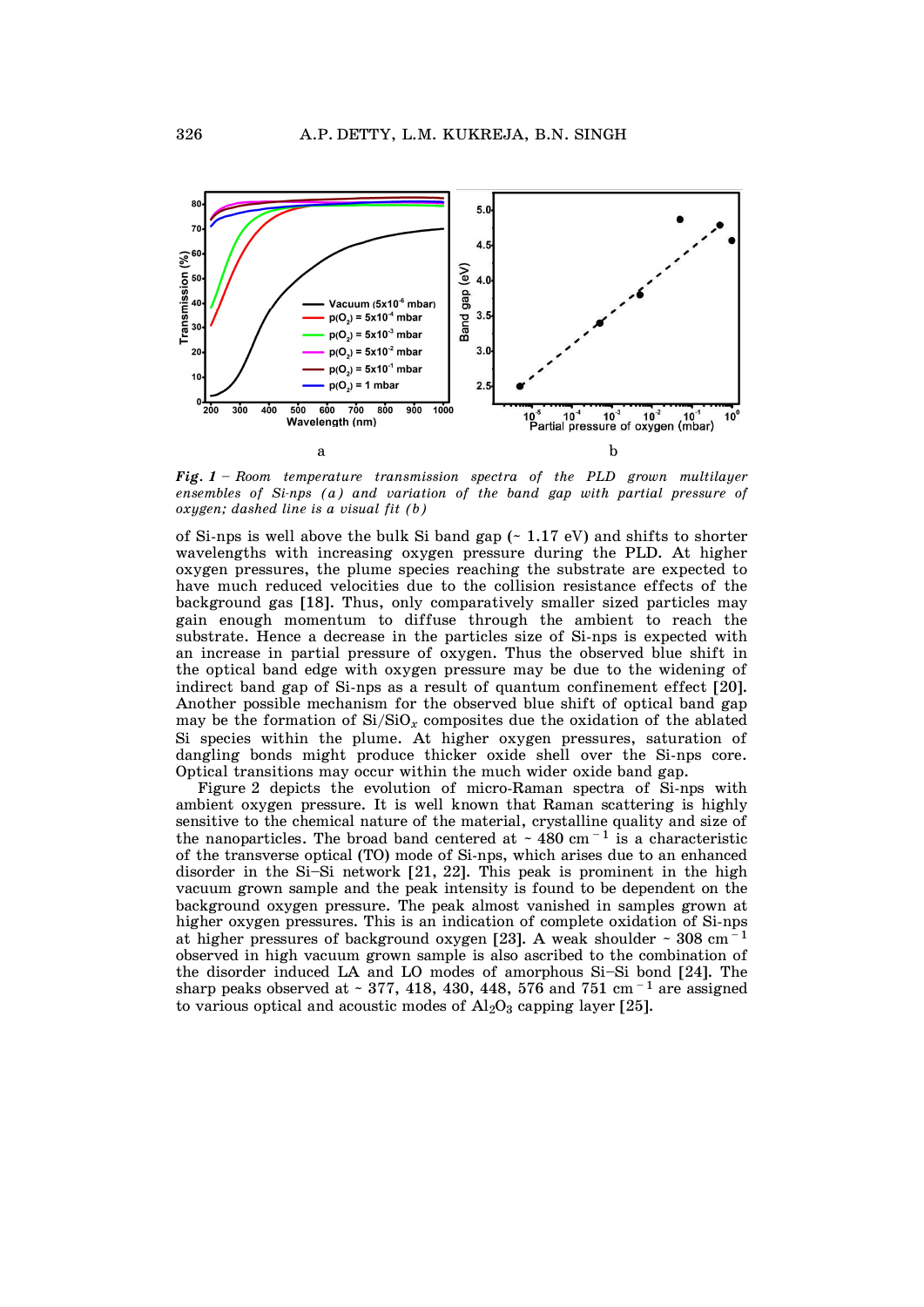

*Fig. 2 – Micro-Raman spectra of Si-nps embedded in Al*2O3 *matrix at different background oxygen pressure*

An intense PL in UV spectral region was observed at low temperature (16 K) from multilayer ensembles of alumina capped Si-nps. As shown in Figure 3a, the intensity of this peak at  $\sim 3.367$  eV (369 nm) increased significantly upon introducing oxygen gas. A direct correlation between Raman and PL peak intensity variation with oxygen partial pressure can be seen from Figures 2 and 3a. This implies that as we increase the oxygen pressure the disordered state of Si-nps increases due to the formation of  $SiO<sub>x</sub>$ . Thus one may infer that the PL signal might be originating from the  $Si/SiO<sub>x</sub>$  energy states [26].



*Fig. 3 – Low temperature PL spectra of alumina capped Si-nps grown in different background oxygen pressure (a) and variation of FWHM of the PL peaks with partial pressure of oxygen during the growth of the Si-nps (b)*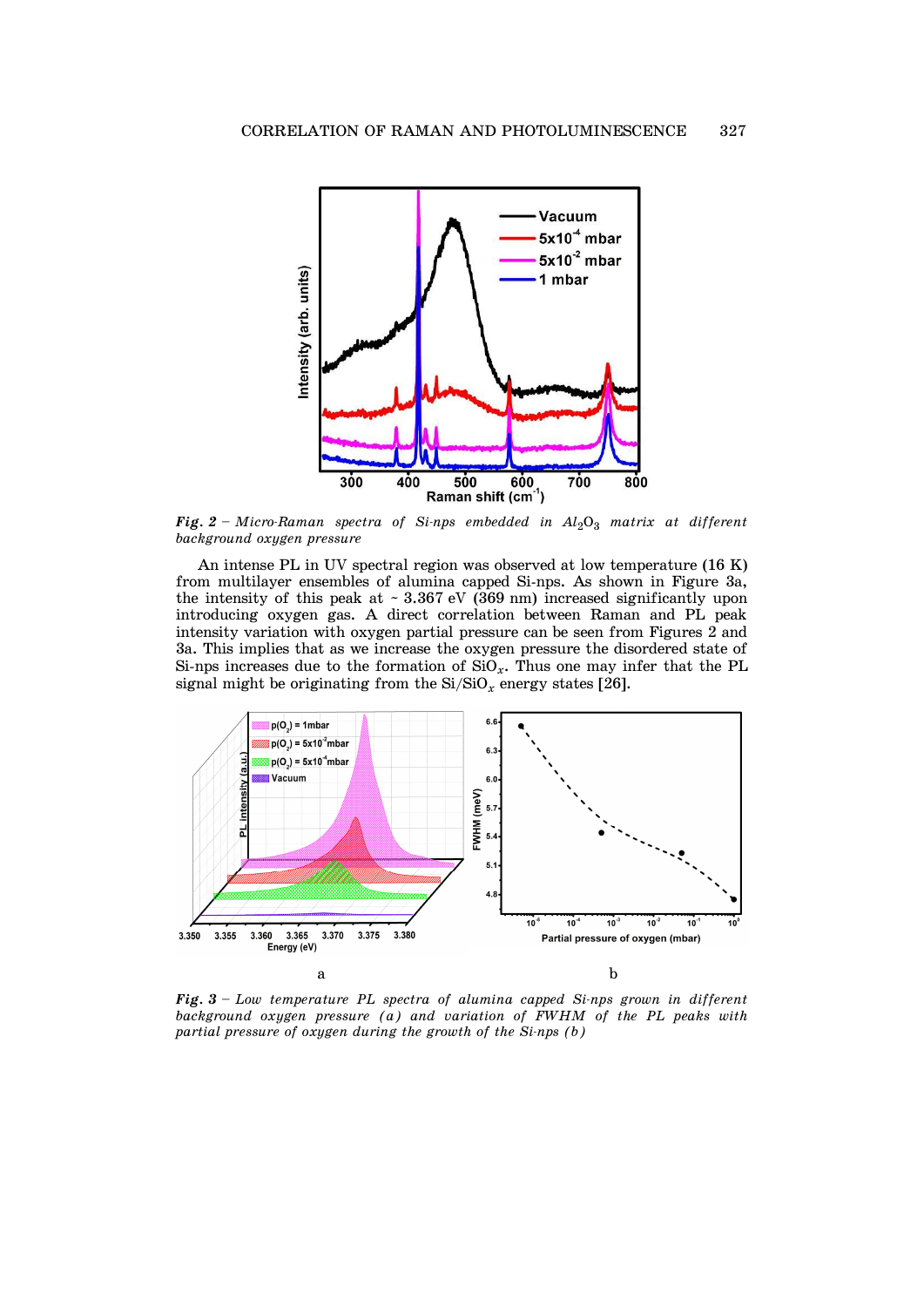The dependence of FWHM of this peak with oxygen pressure is shown in Figure 3b. The emission line width shows a continuous narrowing with increase in background oxygen pressures. Comparatively narrow line width as sharp as 4.75 meV was obtained for sample grown at 1 mbar oxygen pressure. The reason for this dependence of the FWHM with oxygen pressure is not very clear at the moment and is a subject of our ongoing studies on this system.

 To confirm the oxidation states of Si in the nanoparticles we carried out X-ray photo-electron spectroscopy (XPES) measurements on the samples grown at different pressures of oxygen ambient during the reactive PLD. The XPES data at different oxygen pressures are shown in Figure 4. The experimentally obtained peaks were deconvoluted, which are also shown in Figure 4. The XPES peak at 99.7 eV corresponds to the unbound Si and the peaks in the region of  $100.5 - 103.5$  eV correspond to the different valance states of Si bound to oxygen [27]. It can be clearly seen in this figure that as the ambient oxygen pressure is increased the relative fraction of unbound Si is decreasing and those of different valance states of Si bound to oxygen is increasing. This confirms our line of thought that with increasing oxygen ambient pressure more density of the Si/SiO*x* states are formed.



*Fig. 4 – X-ray photo-electron spectra of Si nanoparticles grown at different pressures of oxygen ambient during the reactive pulsed laser deposition*

 In conclusion, we have grown luminescent Si-nps using reactive PLD in high vacuum and at different ambient oxygen pressures. A blue shift in the optical band gap with oxygen pressure in the transmission spectrum of these nanoparticles is observed. A strong correlation exists between the variation of Raman and PL peak intensities with ambient oxygen pressure. This reveals a highly disordered nature of the  $Si/SiO<sub>x</sub>$  system grown at high oxygen pressures due to enhanced oxidation of Si. Thus the observed UV PL